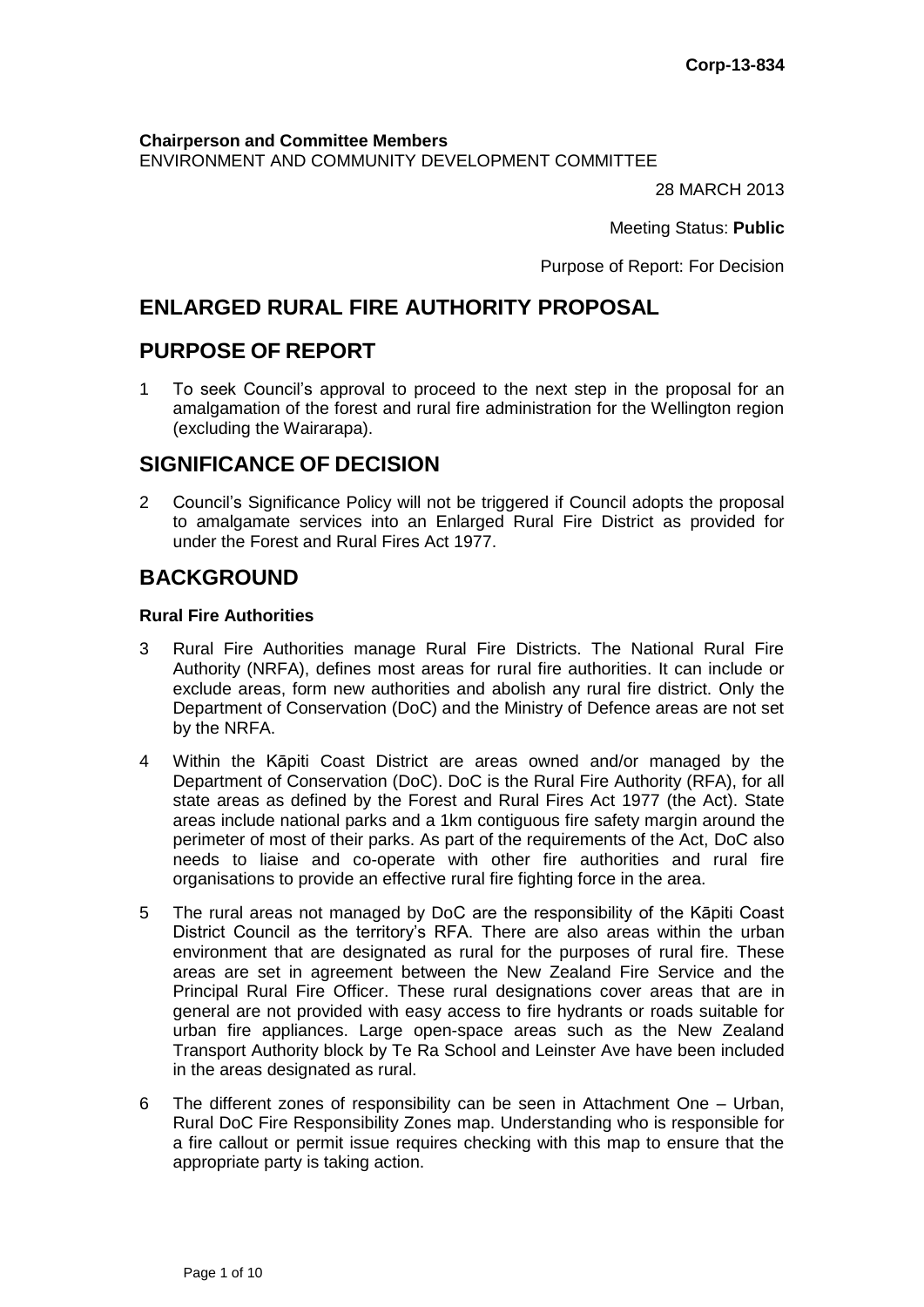- 7 The responsibilities for all RFAs are outlined in the Act. As well as DoC and this Council, there are five other RFAs, in the Wellington region. These are:
	- Upper Hutt City Council;
	- Hutt City Council;
	- Wellington City Council;
	- Porirua City Council; and
	- Wairarapa Enlarged Rural Fire District.
- 8 The Wairarapa Enlarged Rural Fire District is a body corporate managed by a Board. This RFA provides rural fire management and suppression for all three Wairarapa territorial authorities and the Board is responsible for the governance .
- 9 Each RFA has the same key responsibilities. These are:
	- promote and carry out fire control measures;
	- keep and maintain a Fire Plan which should provide detail on how the RFA will meet its obligations under the 4R's – reduction, readiness, response and recovery; and
	- comply with the requirements and Minimum Standards set by the National Rural Fire Authority.

#### **RFA Boundaries**

- 10 The boundary of an RFA is gazetted by the National Rural Fire Authority (NRFA). The default position for rural areas not under DoC control is that the local council is the RFA. Under the Act, another option for management of rural fire responsibilities exists being the creation of an Enlarged Rural Fire District managed by a single Rural Fire Authority. An Enlarged Rural Fire District takes over the responsibility of adjacent Territorial Authorities and DOC lands and has already been established in the Wairapara.
- 11 The establishment of Enlarged Rural Fire Authorities within New Zealand was identified as a strategic goal for the NRFA in their 2009 – 2014 Strategic Plan. The goal of this strategy is to improve efficiency and effectiveness of the forest and rural fire sector through greater professionalism and better resource management by Rural Fire Authorities. Eight Enlarged Rural Fire Authorities have now been established: West Coast, South Canterbury, Southern, Wairarapa, Waimea, Northern, Marlborough-Kaikoura and Auckland. Taranaki is planned to be gazetted by 1 July 2013.
- 12 Creating an Enlarged Rural Fire District for the Wellington region was first discussed in December 2009. Progress was delayed until the changes to Civil Defence and Emergency Management was reviewed and finalised. Since the Wairarapa had already established an Enlarged Rural Fire District they were excluded from these discussions.
- 13 Discussions in May 2012 with the New Zealand Fire Service Commission, NRFA staff, each affected Council's Chief Executive plus the majority of their Mayors were held to re-engage on the establishment of a second Enlarged Rural Fire District covering the remaining areas in the Wellington region.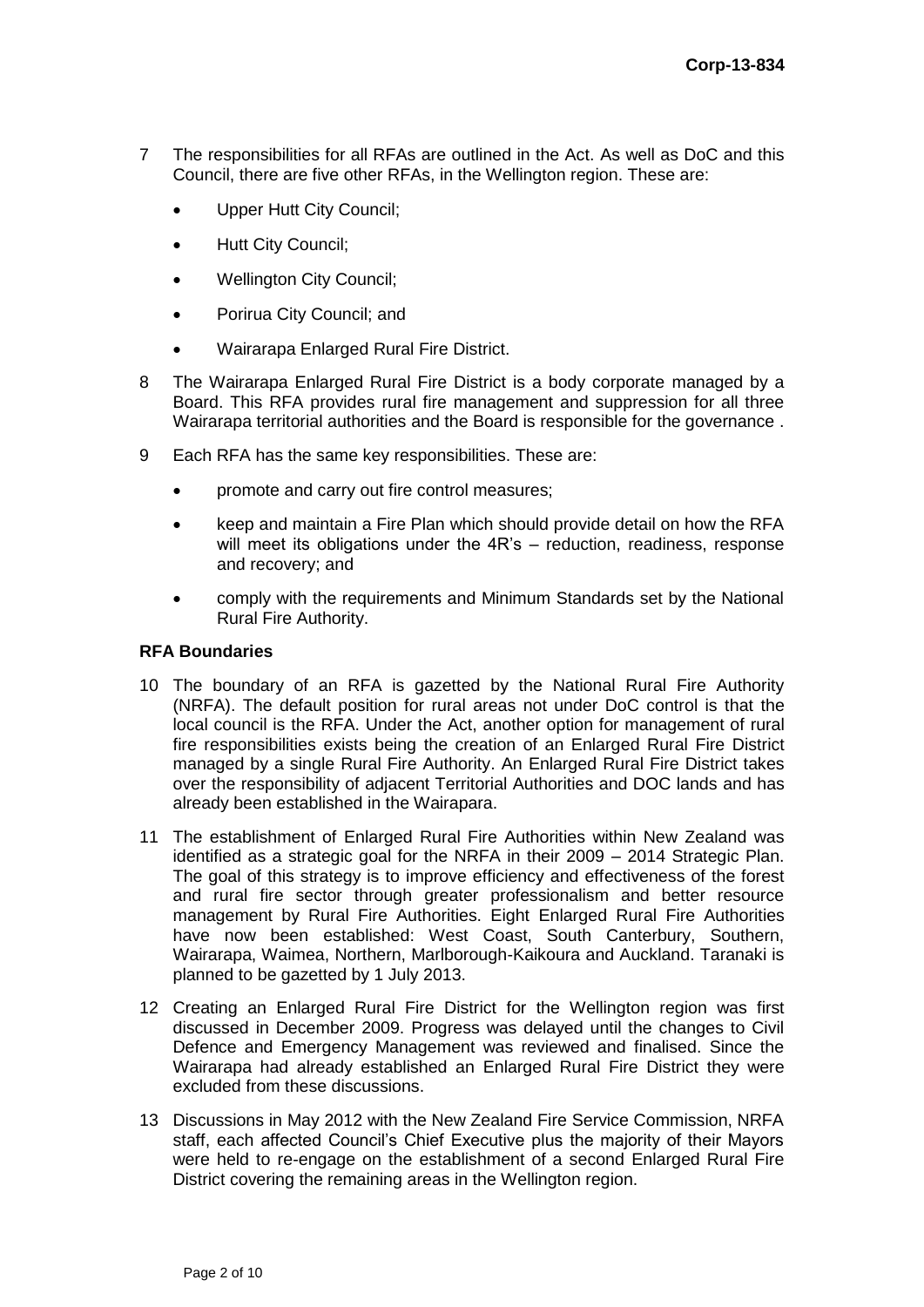- 14 In June 2012 the Wellington region's Councils' Chief Executive Group approved in principle, subject to a business case, the merger of governance and administration of forest and rural fire for the Wellington region, excluding the Wairarapa area.
- 15 A Stakeholder Consultation Group, representing all the stakeholders of rural fire, was established to gather and prepare information to support or reject the concept of an Enlarged Rural Fire Authority. This workgroup consisted of representatives of Upper Hutt, Hutt, Wellington and Porirua City Councils, Kāpiti Coast District Council, Greater Wellington Regional Council (as a forestry owner), DoC, the National Rural Fire Authority, the National Fire Service and the NZ Forest Owners Association.
- 16 A Business Case was developed by the Stakeholder Consultation Group. The Wellington region's Chief Executives Group reviewed and approved the business case for consideration by the relevant Councils, the Department of Conservation Conservator for the Wellington Hawkes Bay Conservancy, and the National Rural Fire Officer.
- 17 Approval by all the current affected Rural Fire Authorities and other identified stakeholders is required for the proposal to establish a Wellington Rural Fire Authority to proceed.

# **CONSIDERATIONS**

## **Business Case**

- 18 The Business Case outlines a proposal for the establishment of a Wellington Enlarged Rural Fire District (Attachment Two of this report). The business case supports the strategic goals of the New Zealand Fire Service Commission and the expectations of Government while protecting the interests of Council and the community. The key goals of their strategy are to:
	- Have a regional forest and rural fire management structure based on forest and rural fire hazardscape principles;
	- Ensure the equity and fairness of stakeholder responsibilities;
	- Improve the governance and management practices of the sector; and
	- Improve the operational effectiveness of the sector.
- 19 It is anticipated that the proposed change would also address the following challenges and risks faced by Territorial Authorities as Rural Fire Authorities in the Wellington region:
	- simplify accountabilities and responsibilities by removing the boundaries between RFAs, in particular the boundary between DoC and TLAs;
	- remove duplication of administration functions such that there will be only one Rural Fire Plan, one training programme for volunteer brigades and one permitting system for rural areas;
	- provide improvements in public communication and standardise rural fire permitting processes;
	- improve the capability and capacity of the rural fire authorities by pooling and sharing resources and expertise;
	- increase the safety of the rural communities by providing better leadership and advice to the land owners and the public, and creating a greater awareness of fire threats and risks to the region;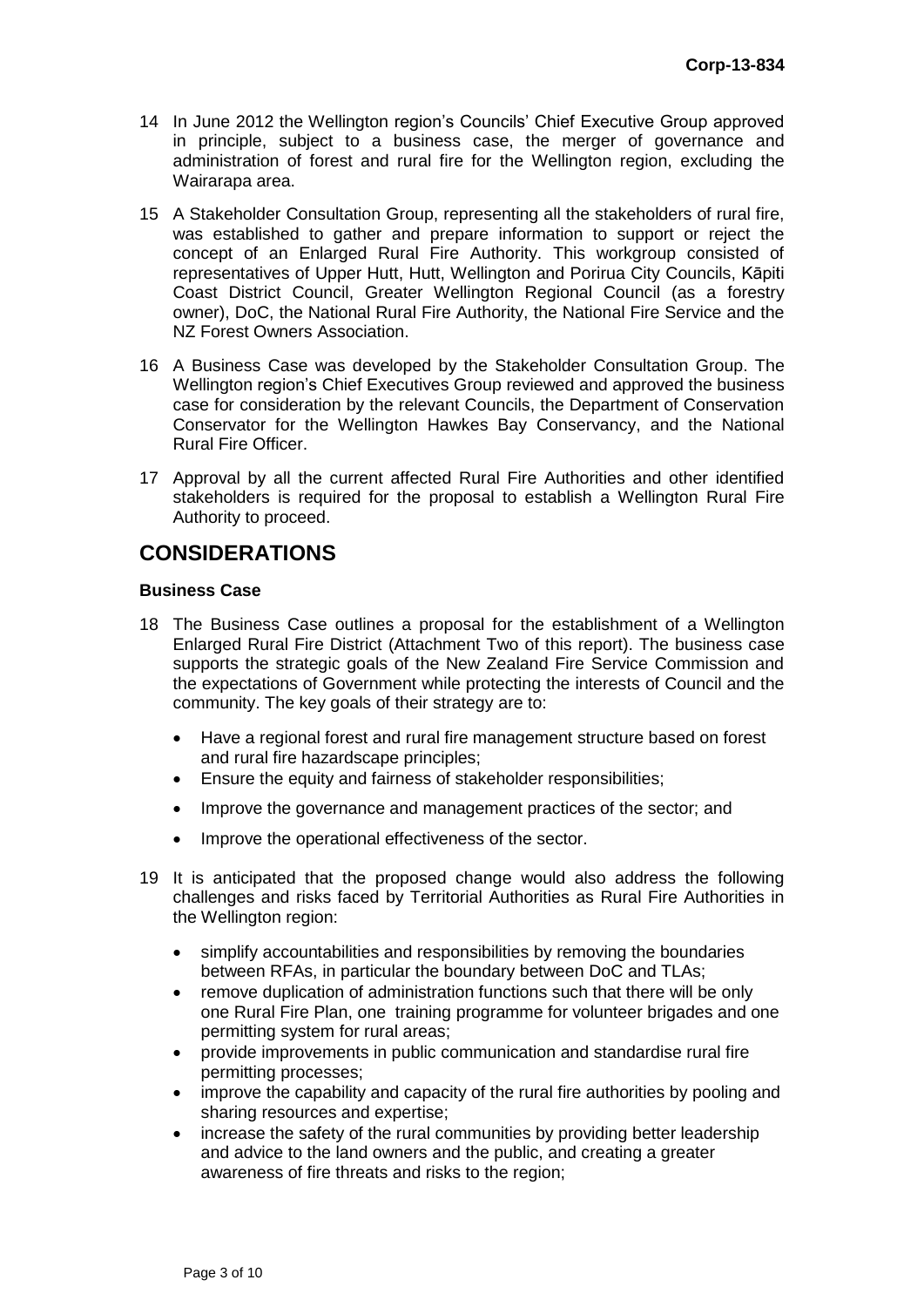- improve the ability of the fire authorities to comply with statutory obligations and meet the increasing performance standards being set by the NRFA; and
- enhance the integration of fire management principles, policies, plans and practices for fire management and administration across different land uses and owners of rural landscape.
- 20 The Business Case evaluates three different models for establishing an Enlarged Rural Fire District. These are centralised, hybrid and evolved. Each is compared against the status quo. The models are based on the level of centralisation and asset ownership that could result from creating an Enlarged Rural Fire District. Section 5.1 of the business plan outlines these models as in the table below:

| <b>ERFD</b> model<br>Centralised | <b>Description</b><br>All functions delivered<br>by the ERFD<br>ERFD employs all staff,<br>and owns all equipment<br>and resources                                                                  | <b>Advantages</b><br>Transparent funding,<br>and accountabilities<br>Very stable and robust<br>once fully established                                                                    | <b>Disadvantages</b><br>Requires large cash<br>budget, up front<br>Stakeholders perceive<br>loss of control<br>Significant change<br>management<br>implications |
|----------------------------------|-----------------------------------------------------------------------------------------------------------------------------------------------------------------------------------------------------|------------------------------------------------------------------------------------------------------------------------------------------------------------------------------------------|-----------------------------------------------------------------------------------------------------------------------------------------------------------------|
| <b>Hybrid</b>                    | Governance, strategic<br>management and a<br>large proportion of<br>administration functions<br>delivered by the ERFD<br>ERFD employs some<br>staff, but does not own<br>equipment and<br>resources | Mostly transparent<br>funding, and<br>accountabilities<br>Fewer change<br>management<br>implications<br>Requires modest cash<br>budget<br>Stakeholders retain<br>control at the coalface | Some management<br>overhead involved in<br>managing in kind<br>contributions                                                                                    |
| Devolved                         | Only governance and<br>strategic management<br>functions are centralised<br>Staff, equipment and<br>resources provided in<br>kind by the stakeholders                                               | Few change<br>management<br>implications<br>Requires very small<br>cash budget<br>Stakeholders retain<br>control at the coalface                                                         | Funding and<br>accountabilities not<br>transparent<br>Large management<br>overhead involved in<br>managing in kind<br>contributions                             |

- 21 The business case recommends the setting up of the hybrid model. This means that the administration, communication, education, and training functions plus management of fire responses will be carried out by the proposed Enlarged Rural Fire Authority. The fire-fighting response capability within each District and City will be maintained using current arrangements, with the exception that no Council will have a Principle Rural Fire Officer or Deputy Rural Fire Officers.
- 22 The Te Horo Volunteer Rural Fire Force will continue to provide rural fire response in Kapiti and the assets used by the Te Horo Volunteer Rural Fire Force would continue to be owned and maintained by Council. Futher impacts on Te Horo are discussed in section [41.](#page-5-0)
- 23 The roles and responsibilities of various parties for the first three years using the hybrid model are clarified on pages 21 and 22 of the business case.

#### **Change Process**

24 Should Council accept the recommendations to proceed to the next stage and all the other Rural Fire Authorities affected by this decision provide their support to the proposal, then a proposal based on the hybrid model would be forwarded to the NRFA.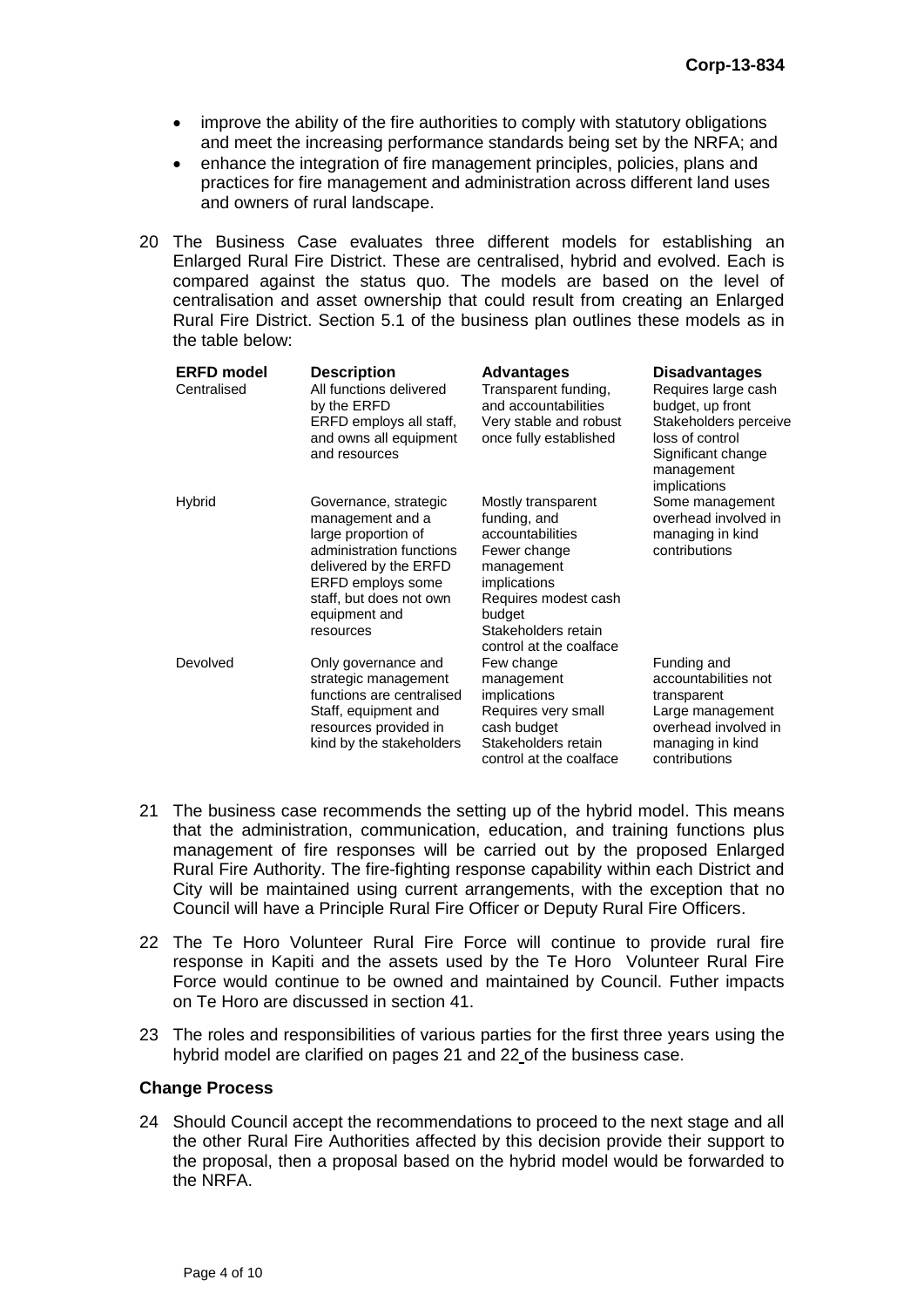- 25 The proposal would also be provided to the public through the District's Libraries and posted on Council's web site.
- 26 The NRFA would then follow the process stipulated in the Forest and Rural Fires Act. This mandates that notifications and consultation with the public will be carried out by the National Rural Fire Authority. Any affected party has at least one month to state in writing any objections or support for the proposal and can be asked to be heard by the NRFA.
- 27 The NRFA would publish a notice in the NZ Gazette regarding their decision, with a date for implementation. This notice would simultaneously:
	- create the new rural fire district;
	- disestablish the former rural fire districts; and
	- establish the new rural fire authority.
- 28 An arrangement would be put in place to ensure a smooth transition to the new authority. It is proposed that the transition be undertaken in the 2013 calendar year with the new structure effective from 1 October 2013 to meet the start of the next fire season.

#### **Governance**

- 29 If the new Enlarged Rural Fire District is gazetted by the NRFA, it would be a body corporate governed by an Enlarged Rural Fire Authority. This would be a body corporate established under the Forest and Rural Fires Act.
- 30 It is proposed that this body corporate is governed by a Board with seven members. The Business Case proposes that the Board would consist of three members to represent the councils, one representative for each of DoC and the NZ Fire Service, a representative from the forestry owners plus one independent member.
- 31 The initial board would be selected by the Chief Executives of the five funding Councils and DoC. Council representatives would be selected from either current Chief Executives or their direct reports. They would work with the NZ Fire Service regarding their representative as well as the forestry association.
- 32 Having more than three representatives from council's on the board would change its status to a Council Controlled Organisation as well as making the board unwieldy due to its size. Being a Council Controlled Organisation adds more financial costs regarding auditing and reporting than is necessary. The ideal size for a board of directors is between 5 and 8 members. After selecting members from the TLAs, DoC, NZ Fire Service and the Foresty Association, a recognised process would be undertaken to identify any skill gaps in the board. An independent member would then be appointed by the Board to fill any skill gap identified.
- 33 The Board would be responsible for:
	- determining the strategic direction for the Fire Authority and establishing the framework within which the Principle Rural Fire Officer (PRFO) must act;
	- ensuring that the fire authority is adequately funded and resourced;
	- overseeing the PRFO's financial and service delivery performance; and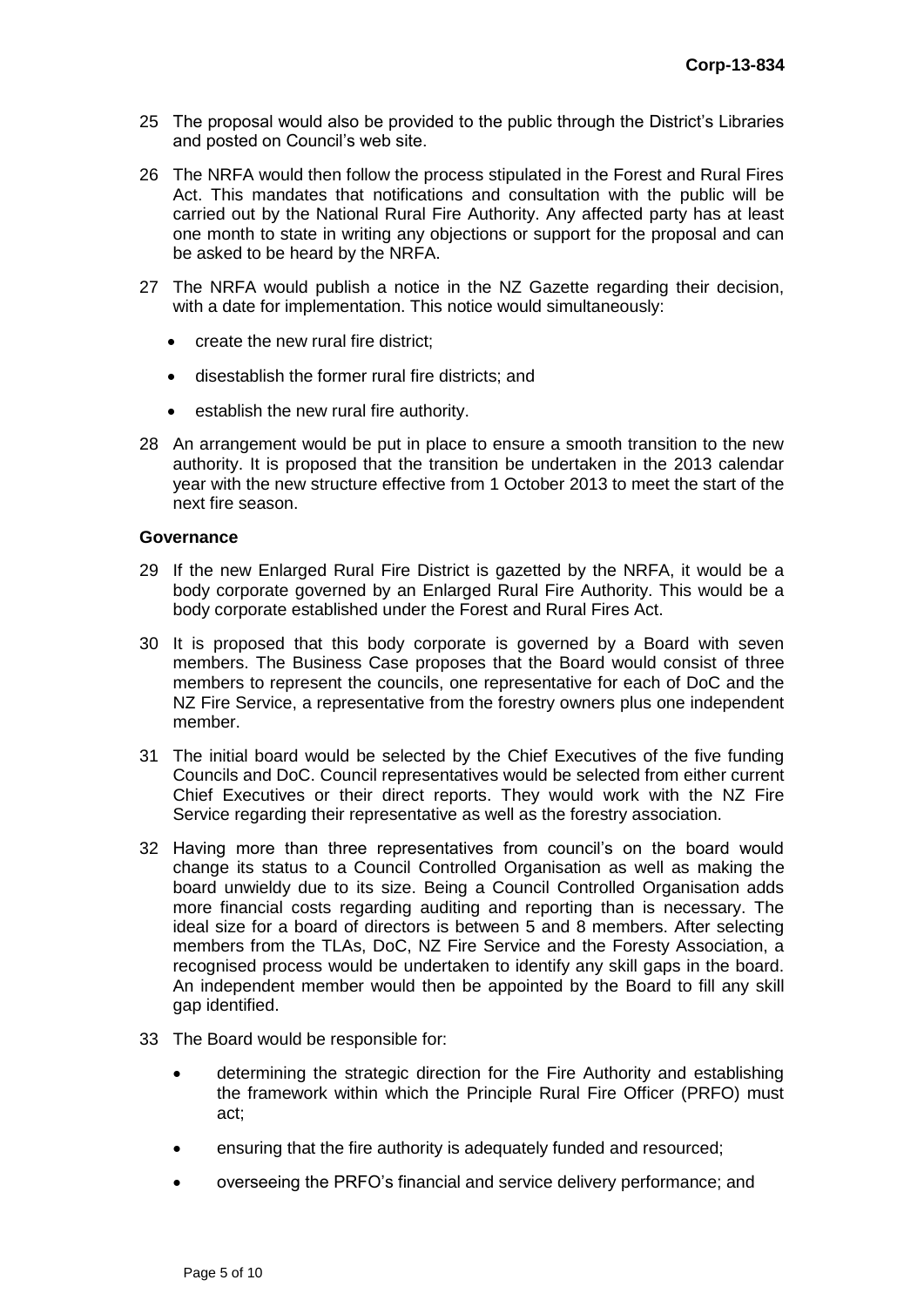- reporting to the Fire Authority stakeholders (i.e. the Councils, Department of Conservation and Forest Owners) as agreed with them.
- 34 As with any organisation being provided funding from Council, a formal reporting process would be established. It is expected that the Chairperson of the board would report at least annually on how the organisation is achieving its targets to each Council.
- 35 From the time that such a body is gazetted (proposed for October 2013), the Kāpiti Coast District Council would cease to be the Rural Fire Authority for the Kāpiti Coast District. While Council would continue to support the Te Horo Volunteer Rural Fire Force it would not have the statutory responsibilities for Rural Fire as it currently has under the Act.

#### **Permit Issues**

- 36 Council issued 189 rural fire permits, 40 beach permits and 33 urban permits between 1 July 2012 and 28 Feb 2013. Requests are received by Customer Services and entered into the Service Request System. The Council would remain responsible for permits issued in urban areas under the Fire Prevention Bylaw 2010 and beaches under the Beach Bylaw 2009. The Business Case states that Councils will remain responsible for permits issued under any of its bylaws (Fire Permitting, pg 22).
- 37 Currently permits for residents within the DoC area, including the 1km wide buffer, are issued by DoC and permits for remaining rural areas are issued by Council. Under the proposed arrangements, all permits for rural fires would be issued by the Enlarged Rural Fire Authority.
- 38 The process for issuing permits in rural areas currently managed by Council would be similar as far an applicant is concerned. If an applicant approached Council for a permit, either by phone or by calling into a service centre, the request would continue to be entered into the Council's Service Request System. This request would then be electronically passed to a Rural Fire Officer from the Enlarged Rural Fire Authority.
- 39 The Rural Fire Officer would then contact the person and carry out a site inspection and issue the permit if appropriate. The change to the existing process is that a Rural Fire Officer from the Enlarged Rural Fire Authority would liaise, visit if necessary and issue the permit rather than a Rural Fire Officer employed by Council.
- 40 A site visit may be required by the Rural Fire Officer to inspect the fire site and its surrounds and to validate access to the site required for a response if a permitted fire got out of control.

### **Te Horo Brigade**

- <span id="page-5-0"></span>41 Council would continue to provide financial support to the Te Horo Volunteer Fire Force to meet their operational costs. This \$13,000 per year contribution is considered as an 'in-kind' contribution to the Enlarged Rural Fire Authority.
- 42 Council would also maintain the Council owned assets they use (vehicles, pumps and hoses). This cost is not considered in-kind as each TLA is expected to provide a response capability to the Enlarged Rural Fire Authority.
- 43 The arrangements and locations of the current volunteer fire fighting resources are assumed to be correct as they are meeting current needs. Rationalisation of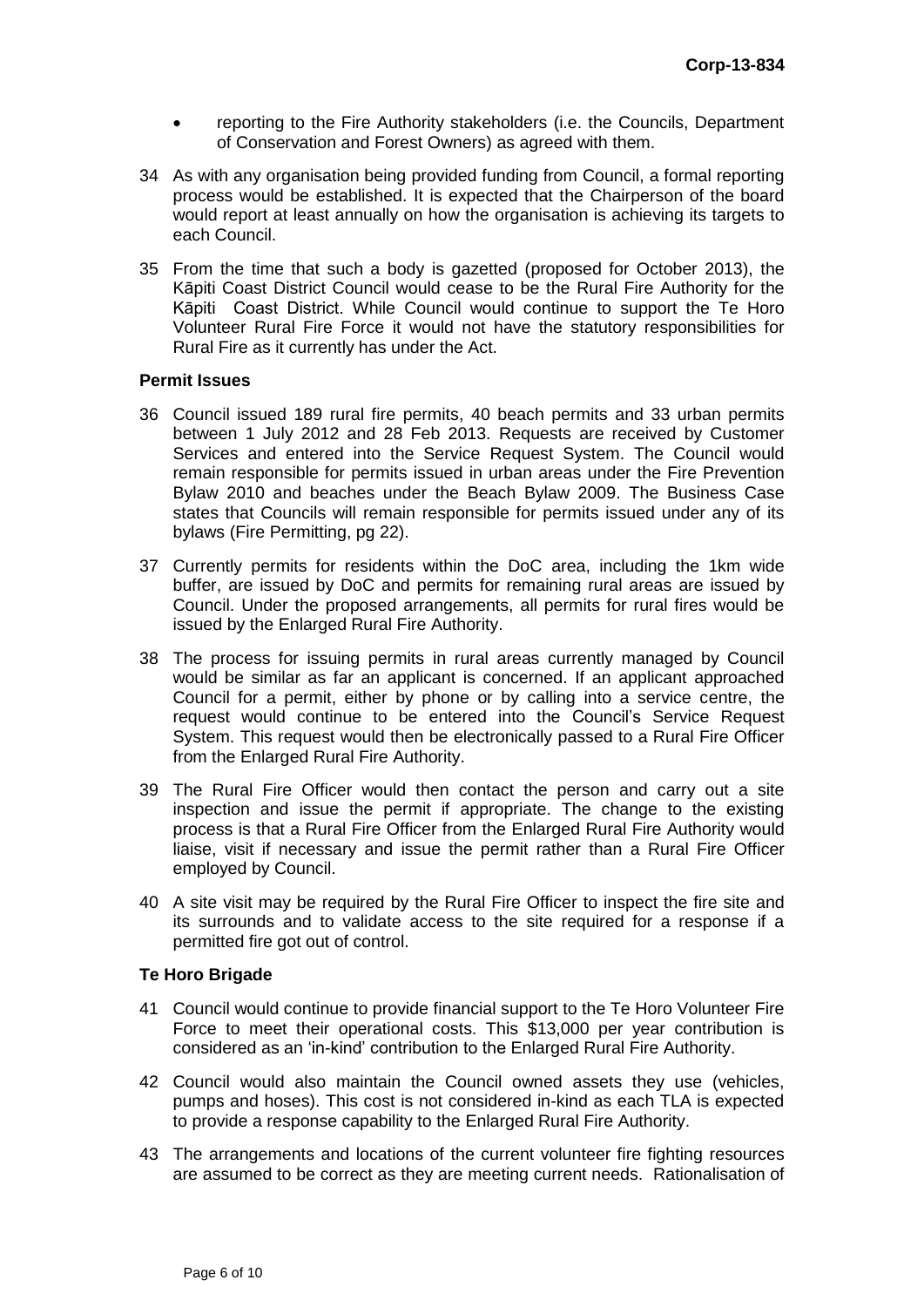equipment between the fire forces would be considered in the longer term. As an example, Upper Hutt requires a replacement for their water tanker, but this could be purchased by the Enlarged Rural Fire Authority and held as a centralised resource available to others in the region.

- 44 The intent is that the Enlarged Rural Fire Authority would ensure the ongoing viability and sustainability of current volunteer forces through better training and support. In the longer term decisions on response capability and allocation of resources would be for the Board to consider as the governing body. Any such changes would need stakeholders, particularly the councils and DoC as the funding agencies, to be in agreement.
- 45 The Te Horo Volunteer Fire Force are concerned over assets being stripped from their brigade and reallocated to other less supported brigades in the Enlarged Rural Fire District. However, Council owns the assets and provides the Board with the annual funding that the Enlarged Rural Fire Authority requires to operate. Therefore Council maintains considerable ability to manage any proposed future changes even if it does not have direct representation on the Board. The business cases suggests that no major changes are considered until two years after the new Enlarged Rural Fire Authority is formed.
- 46 The Principle Rural Fire Officer would be responsible for the provision of support to the volunteer brigades. Te Horo questioned the feedback loop that would be available to volunteer brigades within this process. While Council still provides funding support to the brigade it has been suggested to them that they could report to the Council's ECD committee separately from the Enlarged Rural Fire Authority. In time if confidence in the new structure grows this could be reviewed.
- 47 Another concern from Te Horo regards the number of Rural Fire Officers within the structure. While the allocation of three full time Rural Fire Officers and one half-time administer reflects the expected efficiency gains, within the proposal is a budget for an additional 0.5 FTE for year 1. This is to provide extra support during the establishment period. Te Horo suggested that there is a review after 6 months to validate that the support being provided to the volunteer brigades is adequate and this would be included in the process.
- 48 It is recommended that any substantial change to the delivery of rural fire response is considered significant by the Enlarged Rural Fire Authority, and that they must consult with its stakeholders before any such decision is made.

## Financial Considerations

- 49 Council's current annual budget as the Rural Fire Authority is \$102,000 per annum. For the size of the District the current funding level has not been sufficient to provide the increased service levels now being expected by the National Rural Fire Authority and would need increasing regardless of this proposal. The standards being set by the NRFA require more administration time than is currently possible with the resources budgeted in the 2012/13 year.
- 50 The business case states that Councils and DoC need to commit to five years of funding to provide certainty to the new Enlarged Rural Fire Authority. The first three years of funding would be held at current levels (plus CPI), with a full review at the end of that period.
- 51 The methodology for sharing the cost of an Enlarged Rural Fire Authority is based on risk, population and land area. When applying the formula, this proposal would see this Council increasing its Rural Fire budget by \$27,000.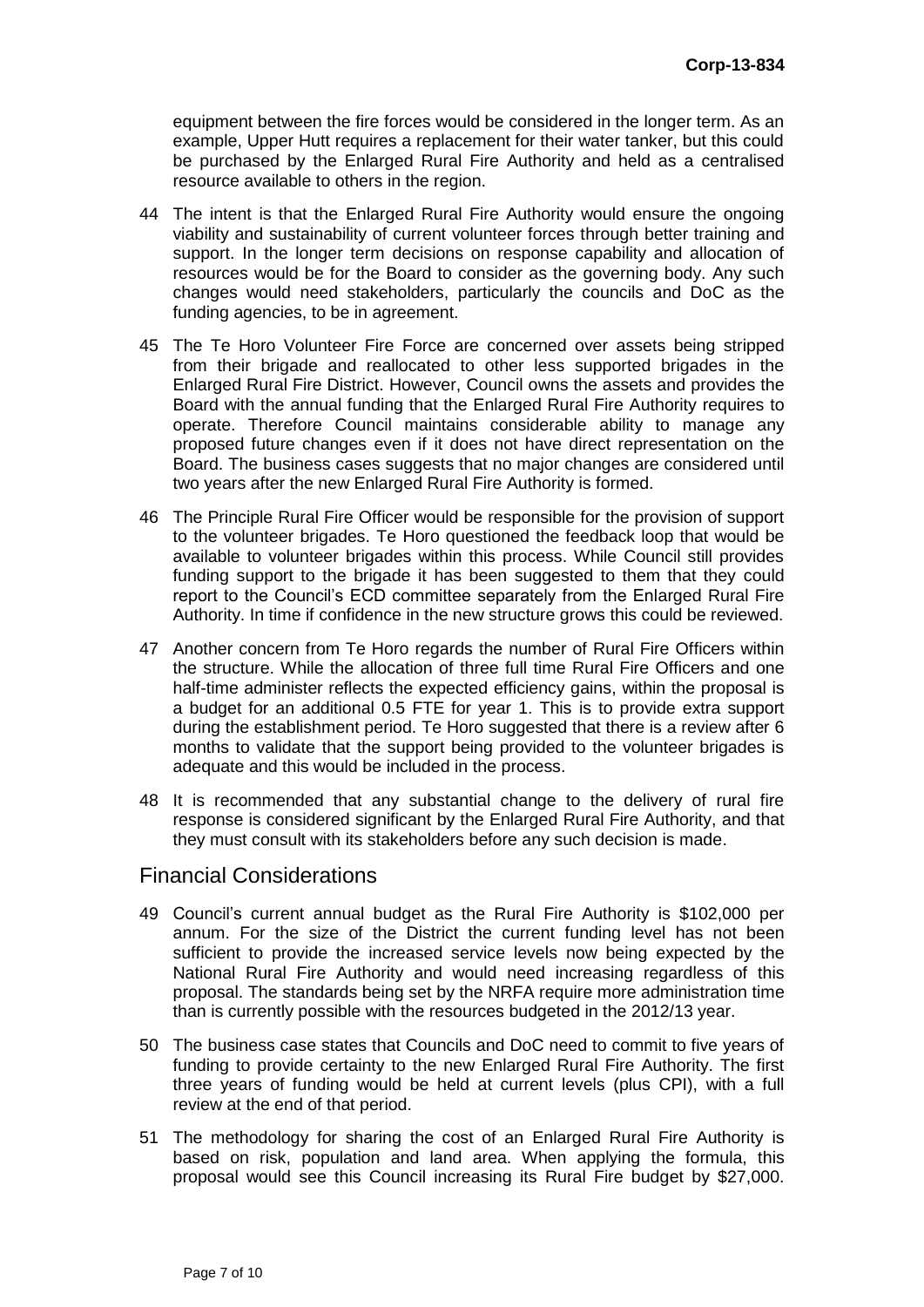This figure has been budgeted for in the Draft Annual Plan as even without moving into the proposed arrangement more resources would be required in this area. However the increase in rural fire costs are offset by savings in the Civil Defence and Emergency Management budget so there is no net impact on rates within the Draft Annual Plan.

- 52 If the Enlarged Rural Fire Authority is established, it would be required to maintain funding streams by responding to the needs and priorities of the community and proving that it is providing value for money. Options for funding are likely to remain the same, which would see the Enlarged Rural Fire Authority funds provided by:
	- DoC contribution;
	- NRFA contribution; and
	- Council contributions (rates funded).
- 53 The alternative to Council contributions is the Enlarged Rural Fire Authority charging a levy on forestry and land owners. While this works in areas where there are a few very large forestry owners to deal with and few, if any, large urban areas, it is unlikely that this would be a suitable mechanism in the Wellington region.

# Legal Considerations

54 Legislation within the Forestry and Rural Fires Act 1977 states a mandatory consultation process. This is managed by the National Rural Fire Authority.

# **Delegation**

55 The Environment and Community Development Committee has delegated authority for

7.15 (c) the administration of the Forest and Rural Fires Act 1977 and Regulations there under; all matters enabled or required of the Council as the Fire Authority for the Kāpiti Coast Rural Fire District; all matters concerning Rural Fire Forces constituted pursuant to the above-mentioned Act and Regulations and liaison with the New Zealand Fire Service both in relation to the said District and the Urban Fire District. Authority to exercise those functions, duties and powers of the Council under Part 39 of the Local Government Act 1974 (Prevention of Fires) which remain in force;

# **Consultation**

- 56 Discussions have taken place with the Te Horo Volunteer Fire Force and their comments have been considered within this report.
- 57 A meeting was held with forestry owners following a news letter that outlined the changes. Though only a small number attended they were in favour of the move.
- 58 Full consultation with affected parties will be carried out by the National Rural Fire Authority as part of their process defined under the Act after they receive a proposal from the five affected councils and DoC.

# Policy Implications

59 There are no policy issues from this report.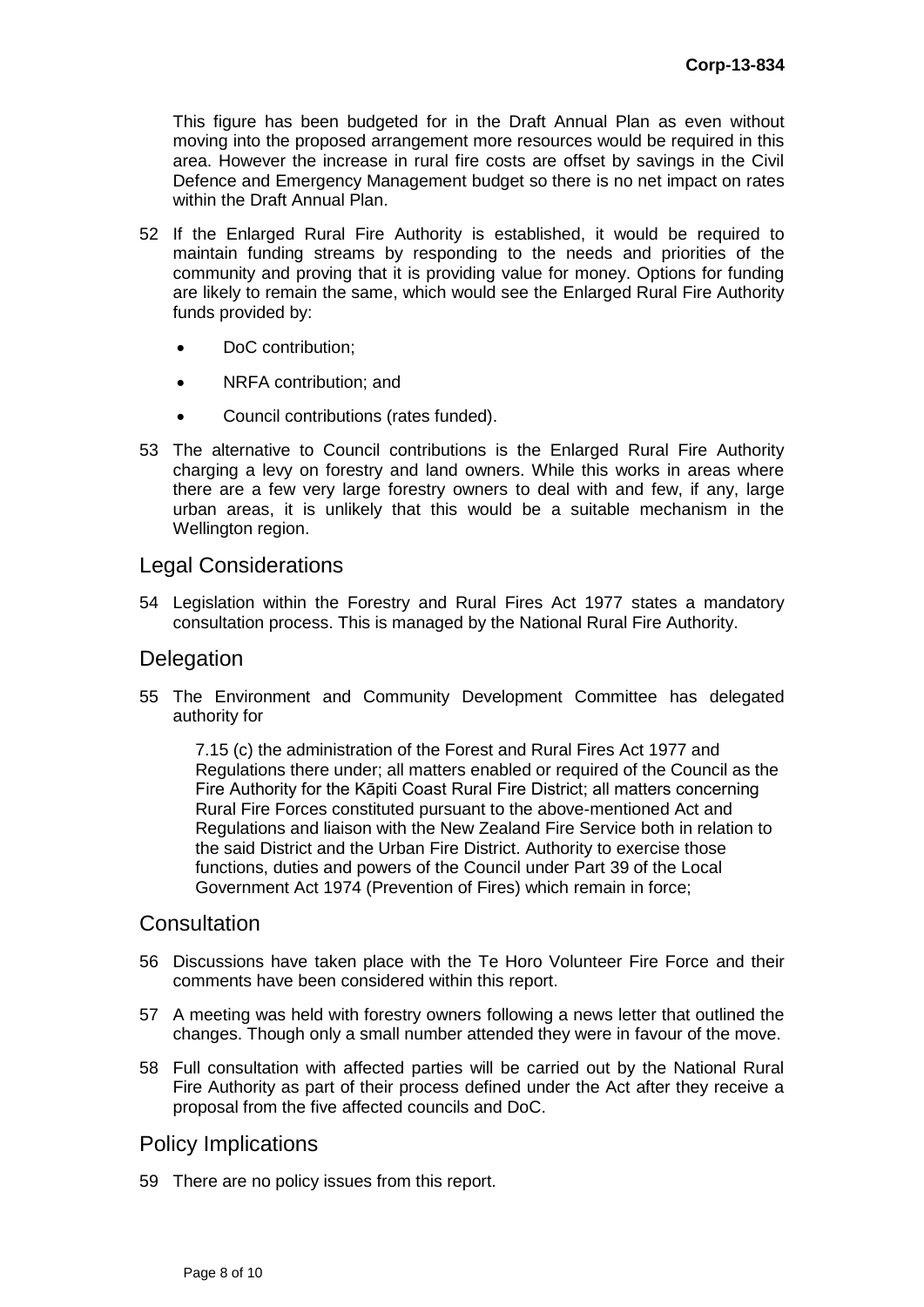# Tāngata Whenua Considerations

60 There are no Tāngata Whenua issues.

# Publicity Considerations

61 If Council adopts the recommendations to proceed with the proposal, then a press release will be developed.

# **RECOMMENDATIONS**

- 62 That Council endorses the proposal for an Enlarged Rural Fire District as in Attachment Two of report Corp-13-834 and recommends that the Stakeholder Consultation Group forward this proposal to the National Rural Fire Authority subject to adding in the business case that the charter for the Enlarged Rural Fire Authority must ensure that:
	- a) The Board structures its reporting to satisfy the requirements of the Councils and DoC;
	- b) A review of the support provided to volunteer rural fire forces is conducted after 6 months; and
	- c) Any significant changes to the levels of service or delivery of those services, such as any changes to the location, exclusion or dissolution of any volunteer fire force, requires stakeholder agreement prior those decisions being made.

### **Report prepared by:**

Bernie Goedhart

### **Group Manager – Corporate Services**

### **ATTACHMENTS:**

Attachment One – Urban, Rural DoC Fire Responsibility Zones map Attachment Two – Business Case: Wellington Enlarged Rural Fire District